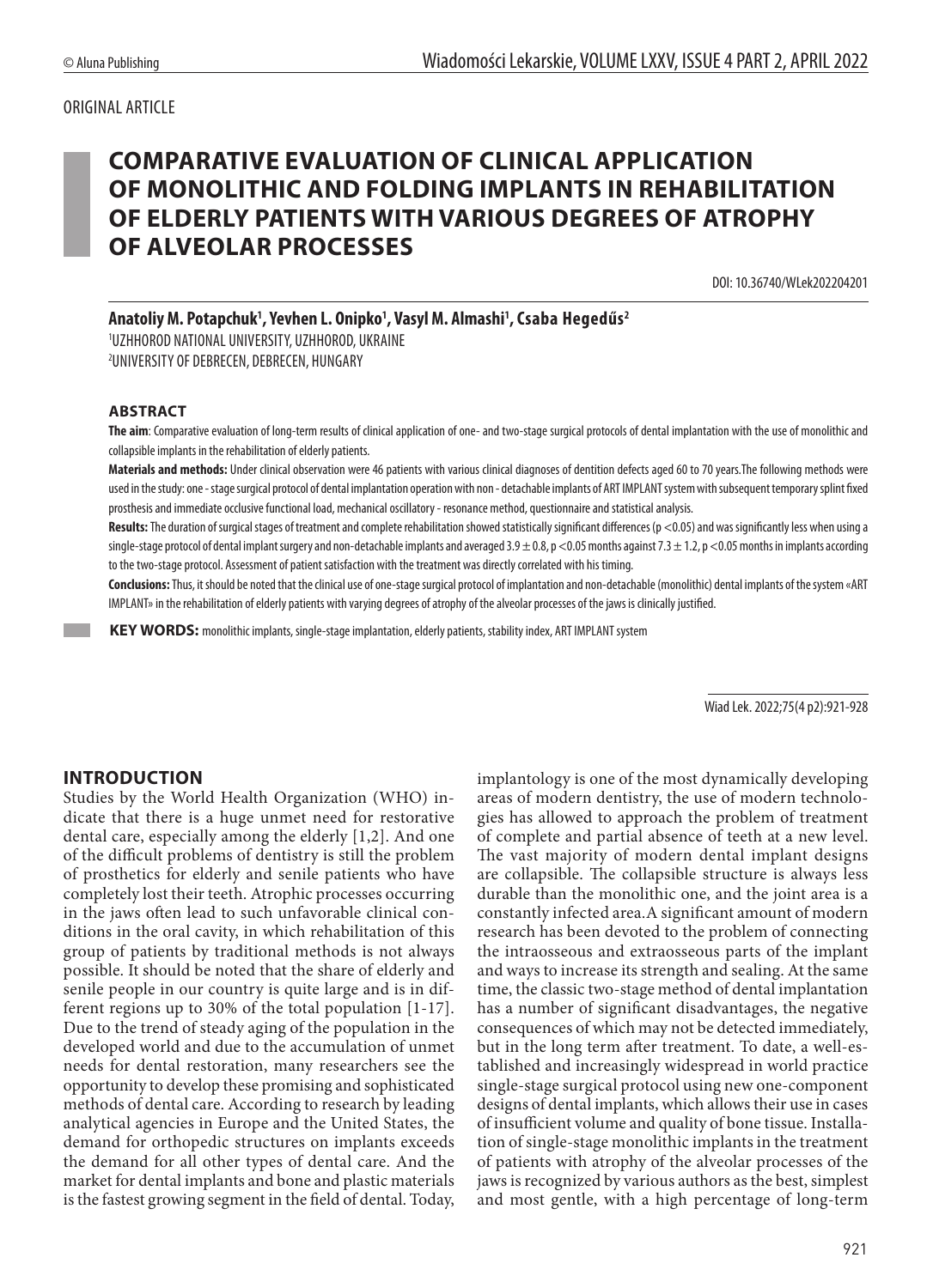survival [13,14,18,19].The use of single-stage implants can reduce the duration of prosthetics from 1 to 30 days with immediate implantation and reduce atrophy of the alveolar process after tooth extraction. 97.8% of patients maintained a long-term good functional result of prosthetics, and the success of osseointegration of direct and delayed loading of implants depended on the primary stability during their installation [1,3-5,20]. In modern implantology, the requirements for the formation of stable secondary stability of dental implants (osteointegration) have been studied in detail, which allows to predict with a high level of confidence a satisfactory result of prosthetics. At the same time, the primary stability of the installed implants is one of the main (if not the main) conditions for the success of their osteointegration [6- 8,21,22].In recent years, the most important indicators of the effectiveness of dental treatment are the criteria of quality of life based on the patient's emotional perception of the results of treatment. The use of these indicators in dentistry is becoming an urgent strategic task. Traditional dental examination does not allow to assess how the result of dental treatment affects the mental and emotional well-being of the patient [9,10,12].The use of questionnaires at the dental reception allows doctors to optimize the choice of treatment, monitor and evaluate the treatment process, which increases the effectiveness of rehabilitation. In accordance with the requirements of the International Association for the Assessment of Quality of Life (IQOLA), the choice of dental questionnaire should be mediated by a personalized clinical situation. Therefore, the rehabilitation of elderly patients with partial and complete defects of the dentition with varying degrees of atrophy of the alveolar processes using single-stage protocols and one-component dental implants is today an important and priority medical and social task.

## **THE AIM**

Comparative evaluation of long-term results of clinical application of one- and two-stage surgical protocols of dental implantation using monolithic and collapsible implants in the rehabilitation of elderly patients with dentition defects and varying degrees of atrophy of alveolar processes.

#### **MATERIALS AND METHODS**

The clinical study was conducted on the basis of the Department of Postgraduate Dentistry, Uzhhorod National University and the Dental Clinic Art Dentistry (Zaporizhzhya, Ukraine). 46 patients with various clinical diagnoses of dentition defects were under clinical observation. At diagnosis the generally accepted classification MKH-10 was used. The first group (table I) of the study included: 15 patients (32.61%) with dentition defects with sufficient bone volume, who used a one-stage surgical protocol of dental implant surgery with non-detachable implants Solidum system "ART IMPLANT" followed by temporary splinting fixed prosthesis and immediate occlusive functional load [18,23,24].The Solidum implant is a monolithic self-tapping implant  $(d = 3.2 - 4.5$  mm). Due to its design features, this implant is installed subcrystalline in a wide alveolar ridge. In the process of bone remodulation, it forms the effect of a "displaced wound canal", which prevents precervical resorption of the cortical bone and recession of the mucous membrane. The second group included patients with dentition defects with insufficient bone volume, who used a one-stage surgical protocol of dental implant surgery with non-detachable Simplex implants of the ART IMPLANT system, followed by a temporary splint fixed prosthesis and immediate occlusive function.Simplex implant is a monolithic self-tapping cone-shaped implant  $(d = 2.8 \text{ mm})$ , allows to use this implant in conditions of insufficient bone volume in a narrow alveolar ridge by minimally invasive protocol and cylindrical narrow heat-treated neck. This group included 15 people (32.61%). The third (comparative) group included patients with dentition defects with insufficient bone volume, who used the traditional two-stage surgical protocol of dental implant surgery with a detachable implant Virtus  $(d = 3.5 -$ 5.0) system "ART IMPLANT") . This group also included 16 people (34.78%). The distribution of patients into groups was carried out randomly and was not fundamental.

**Table I.** Distribution of patients by age, gender and type of surgical protocol

|                                                                       | <b>QUANTITY (abs.,%)</b>                           |          |  |  |
|-----------------------------------------------------------------------|----------------------------------------------------|----------|--|--|
| <b>Total patients</b>                                                 |                                                    | 46       |  |  |
|                                                                       | Men                                                | 23 (50%) |  |  |
| Sex                                                                   | Women                                              | 23 (50%) |  |  |
|                                                                       | $60 - 70$                                          |          |  |  |
| Study groups of patients                                              |                                                    | 3        |  |  |
| Main research groups:                                                 |                                                    |          |  |  |
| One-stage surgical protocol with occlusal functional load<br>2 groups |                                                    |          |  |  |
| The first group (sufficient bone volume), "Solidum"                   | 15 (32,61%)                                        |          |  |  |
|                                                                       | Second group (insufficient bone volume), "Simplex" |          |  |  |
| Two-stage surgical protocol                                           | 1 group                                            |          |  |  |
| Third (insufficient bone volume), "Virtus"                            | 16 (34,78%).                                       |          |  |  |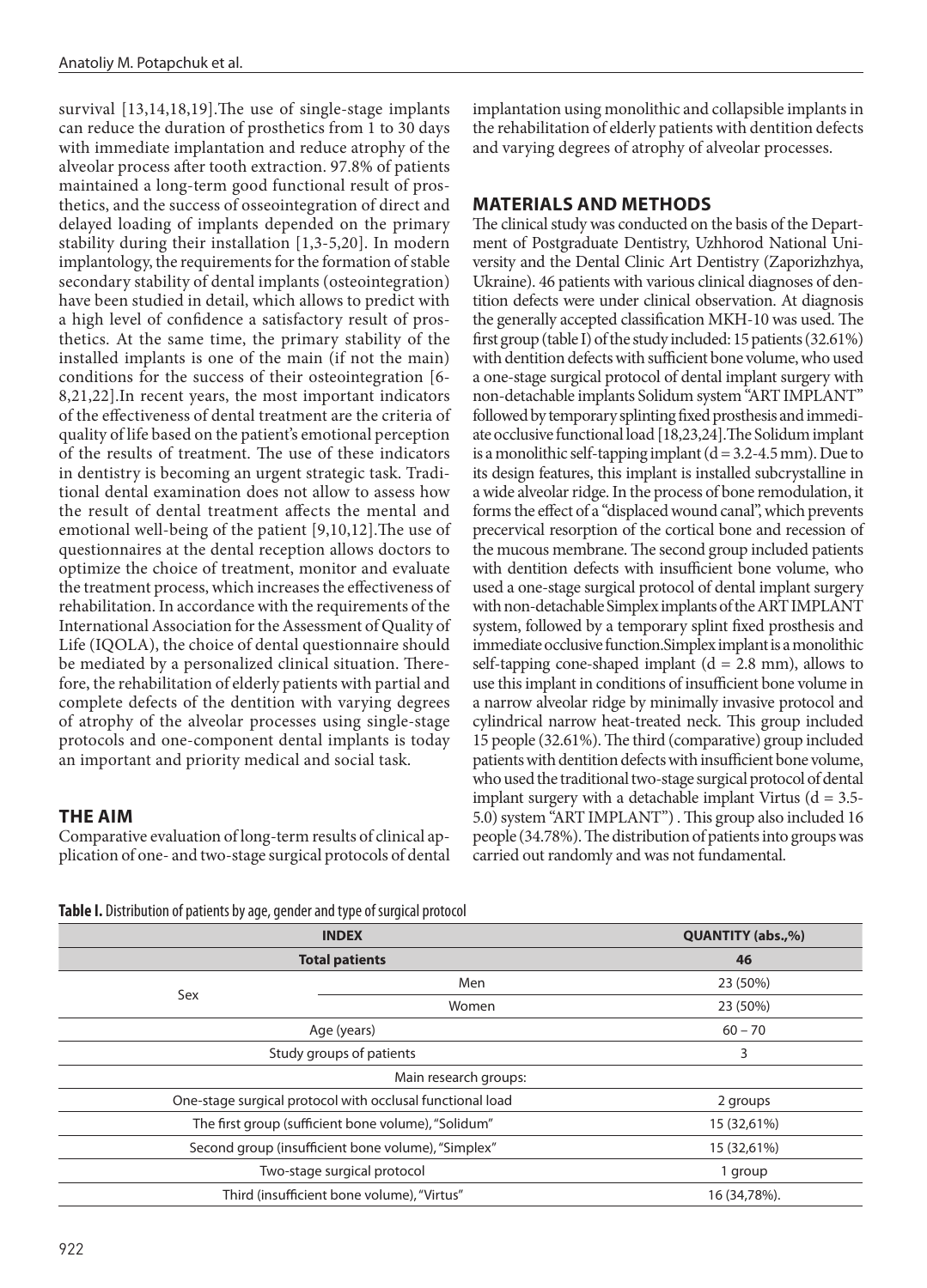|                                                                                          | <b>Implant Mobility Index (IMI)</b> |         |                         |            |            |             |             |              |
|------------------------------------------------------------------------------------------|-------------------------------------|---------|-------------------------|------------|------------|-------------|-------------|--------------|
| <b>Research groups</b>                                                                   | Post-<br>operative                  | week    | $\overline{2}$<br>weeks | 4<br>weeks | 8<br>weeks | 3<br>months | 6<br>months | 12<br>months |
| The first group (sufficient bone<br>volume, one-stage surgical<br>protocol "Solidum")    | $-6,4$                              | $+0.1*$ | $+1.2*$                 | $-2.6*$    | $-5,5$     | $-6,4$      | $-6,6$      | $-6,8$       |
| The second group (insufficient<br>bone volume, one-stage<br>surgical protocol "Simplex") | $-2,8$                              | $+1,6*$ | $+2.2*$                 | $+1,8*$    | $-0,7$     | $-2,2$      | $-2,6$      | $-3,1$       |
| Third (insufficient bone<br>volume, two-stage surgical<br>protocol "Virtus")             | $+1,7$                              | $+5.9*$ | $+8,7*$                 | $+4,1*$    | $+3,8*$    | $+1,1$      | $-1,1$      | $-1,5*$      |

#### **Table II.** The results of the assessment of the mobility index of installed dental implants in the study groups at different control times

\*Note. p≤0.05 statistically significant changes relative to the original data.

**Table III.** Duration of surgical treatment and complete rehabilitation depending on the types of dental implants and surgical protocols used

| <b>Average terms of treatment</b>      | <b>One-stage implantation</b><br>protocol      | <b>Two-stage implantation</b><br>protocol       |                                                   |  |
|----------------------------------------|------------------------------------------------|-------------------------------------------------|---------------------------------------------------|--|
| of patients (months)                   | Non-detachable implants<br>"Solidum" (group 1) | "Simplex" non-demountable<br>implants (group 2) | <b>Collapsible implants "Virtus"</b><br>(group 3) |  |
| Surgical stages of treatment           | $3.9 \pm 0.8$ **                               | $4.4 \pm 0.9$ */**                              | $7.3 \pm 1.2$                                     |  |
| Duration of complete<br>rehabilitation | $4.5 \pm 0.9$ **                               | $5.5 \pm 1.3$ */**                              | $9,8 \pm 1,4$                                     |  |

Note. \* p <0.05 statistically significant difference between non-detachable and collapsible implants. \*\* p <0.05 statistically significant differences between one- and two-stage implantation protocol..

**Table IV.** Assessment of patients' satisfaction with the treatment depending on the types of installed dental implants, the timing of complete treatment and the methods of dental implantation used

| <b>Surgical</b>                       | <b>Type of implant system</b><br>"ART IMPLANT" | Patient satisfaction with the treatment | Average               |                  |                  |                           |
|---------------------------------------|------------------------------------------------|-----------------------------------------|-----------------------|------------------|------------------|---------------------------|
| protocol                              |                                                | <b>Unsatisfactorily</b>                 | <b>Satisfactorily</b> | Good             | <b>Excellent</b> | rating                    |
| One-stage<br>implantation<br>protocol | Solidum                                        |                                         |                       | 4<br>(8,7%)      | 11 (23,91%)      | $4,73\pm0,14$<br>p<0,05   |
|                                       | Simplex                                        | $\overline{\phantom{0}}$                | (2,7%)                | 5 (10,87%)       | $9(19,56\%)$     | $4,53\pm0,12,$<br>p<0,05  |
| Two-stage<br>implantation<br>protocol | Virtus                                         | 6<br>$(13,05\%)$                        | 3<br>$(6,52\%)$       | 6<br>$(13.05\%)$ | (2,7%)           | $3,69 \pm 0,11$<br>p<0,05 |
|                                       | TOTAL:                                         | 6<br>$(13,05\%)$                        | 4<br>$(8,69\%)$       | 15<br>(32.62%)   | 21<br>(45,64%)   | $4,32\pm0,12,$<br>p<0,05  |

The study was carried out taking into account the main provisions of the GCP ICH and the Helsinki Declaration on Biomedical Research, the Council of Europe Convention on Human Rights and Biomedicine (2007) and the recommendations of the Bioethics Committee of the Presidium of the NAMS of Ukraine (2002). . The age of patients ranged from 60 to 70 years, including men - 23 people (50%), women - 23 people (50%). At the same time, the timing of healing, the condition of dental implants, their stability and satisfaction of patients with the treatment and psycho-emotional well-being in relation to treatment using the method of dental implants were studied. In some clinical cases, patients underwent immediate implantation with passive occlusive loading [18,22,24] according to traditional one- (Fig. 1) and two-stage surgical protocols (Schwartz-Arad D. et al., 2007) under local anesthesia Sol. Articaini 4% with vasoconstrictor 1: 100000. Measurement of the degree of stability of the installed dental implants was performed using a mechanical oscillatory - resonance method using the device Periotest M (Gulden Medizintechnik, Germany).The scale of measurements of the mobility index (IP - PTV) ranges from -8 to +50 and the lower this value, the higher the stability of the implant. Interpretations of values of the mobility index: a) from -8 to 0 good osseointegration, complete immobility: implant and can be loaded; b) from +1 to +9 further clinical observation is required, usually loading is not desirable, but possible at the discretion of the physician in the associated multi-support structures; c) from +10 to +50 osteointegration is insufficient, the implant is mobile and cannot be loaded.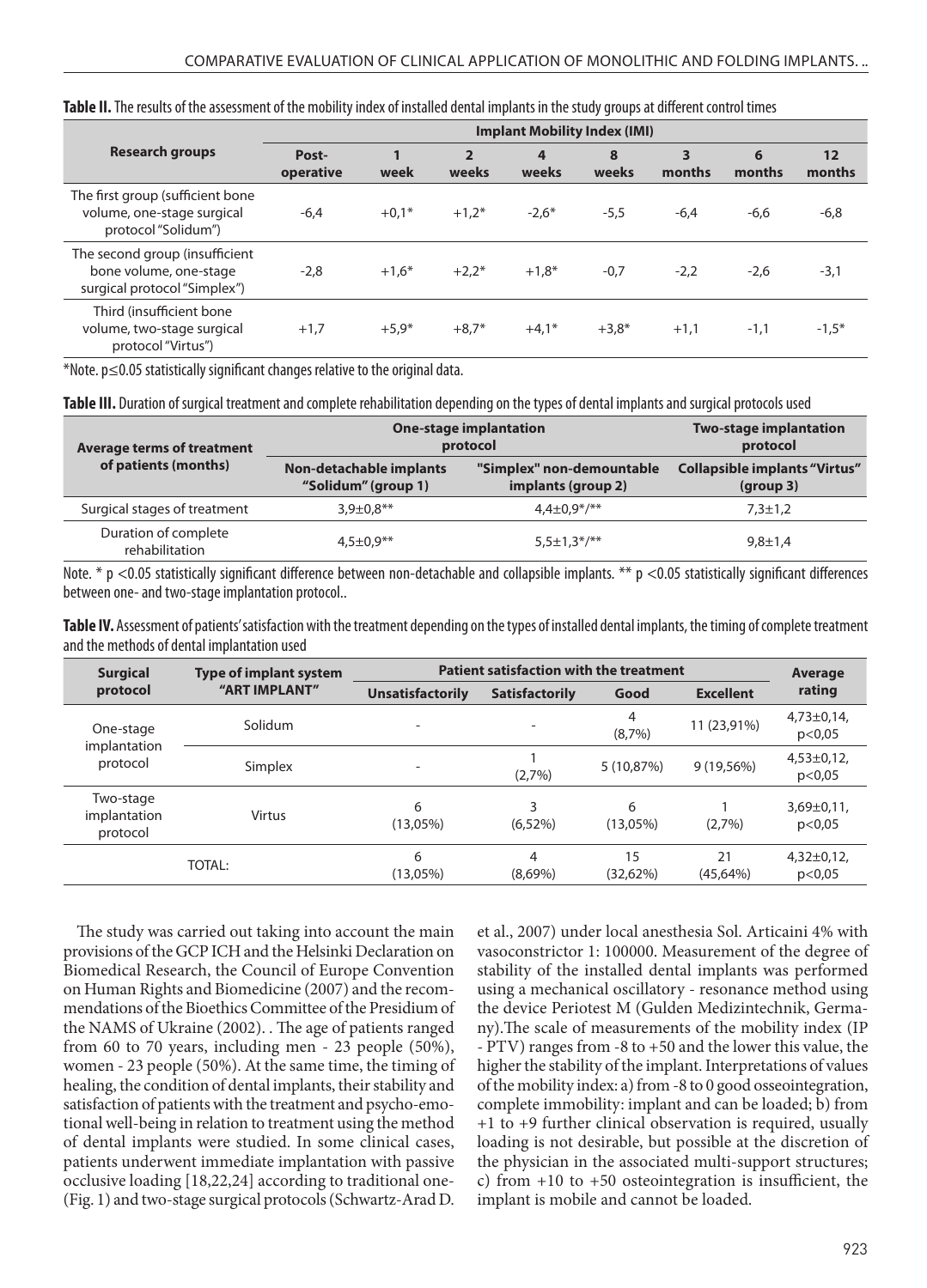





**Fig. 2.** Dynamics of the mobility index of installed dental implants in the studied groups.

A significant increase in the values of the mobility index, in the remote period after implantation, is evidence that the implant is unstable, one of its screws is untwisted or loosened, or there is destruction of peri-implant tissues (peri-implantitis). Therefore, it is recommended to record all the measurements that allow you to control the treatment process in the dynamics. The obtained results were included in the "Questionnaire for assessing the clinical capacity of dental implants" developed by us, compiled on the basis of the above-mentioned criteria, taking into account the features and priorities of the study. The main emphasis was on the stability of the clinical outcome, the timing of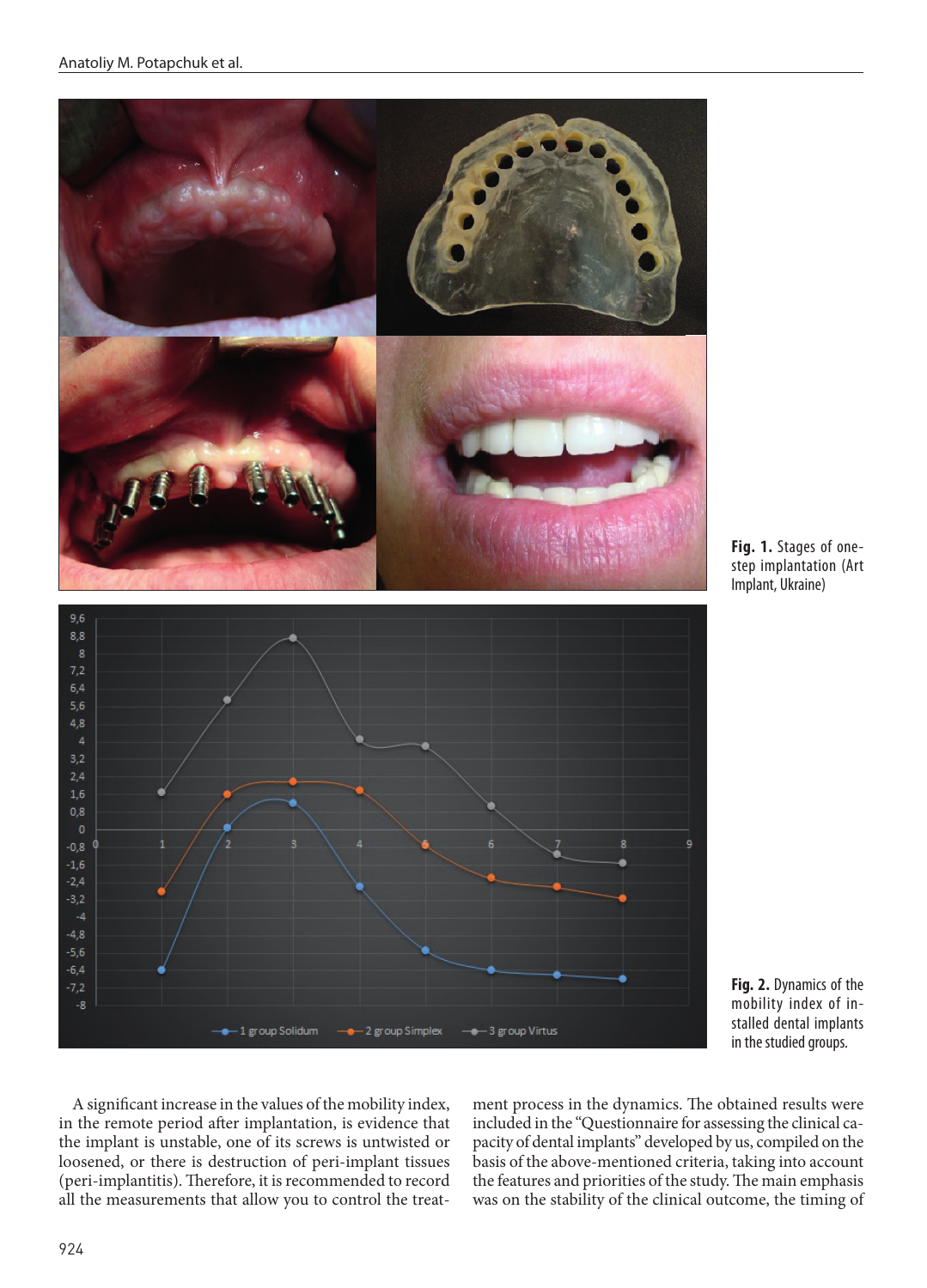

**Fig. 3.** Duration of surgical treatment and complete rehabilitation depending on the types of installed dental implants of the «ART IMPLANT» system



**Fig. 4.** Assessment of patients' satisfaction with the treatment depending on the types of ART IM-PLANT dental implants

the surgical stage of treatment and the whole rehabilitation in general, the type of dental implants. To assess the satisfaction and psycho-emotional attitude of patients to the treatment, we used a special questionnaire developed by us with a 5-point scale. The results of laboratory and clinical studies were processed by methods of variation statistics to determine the average value, its errors, Student's t-test for multiple comparisons, using Excel (MS Office 2010, Microsoft, USA) and STATISTICA 6.0 (StatSoft, USA). Differences in indicators at the level of significance p <0.05 were considered statistically significant.

#### **RESULTS**

In the study, one of the indicators of osseointegration and reliability of functional load in patients with atrophy of the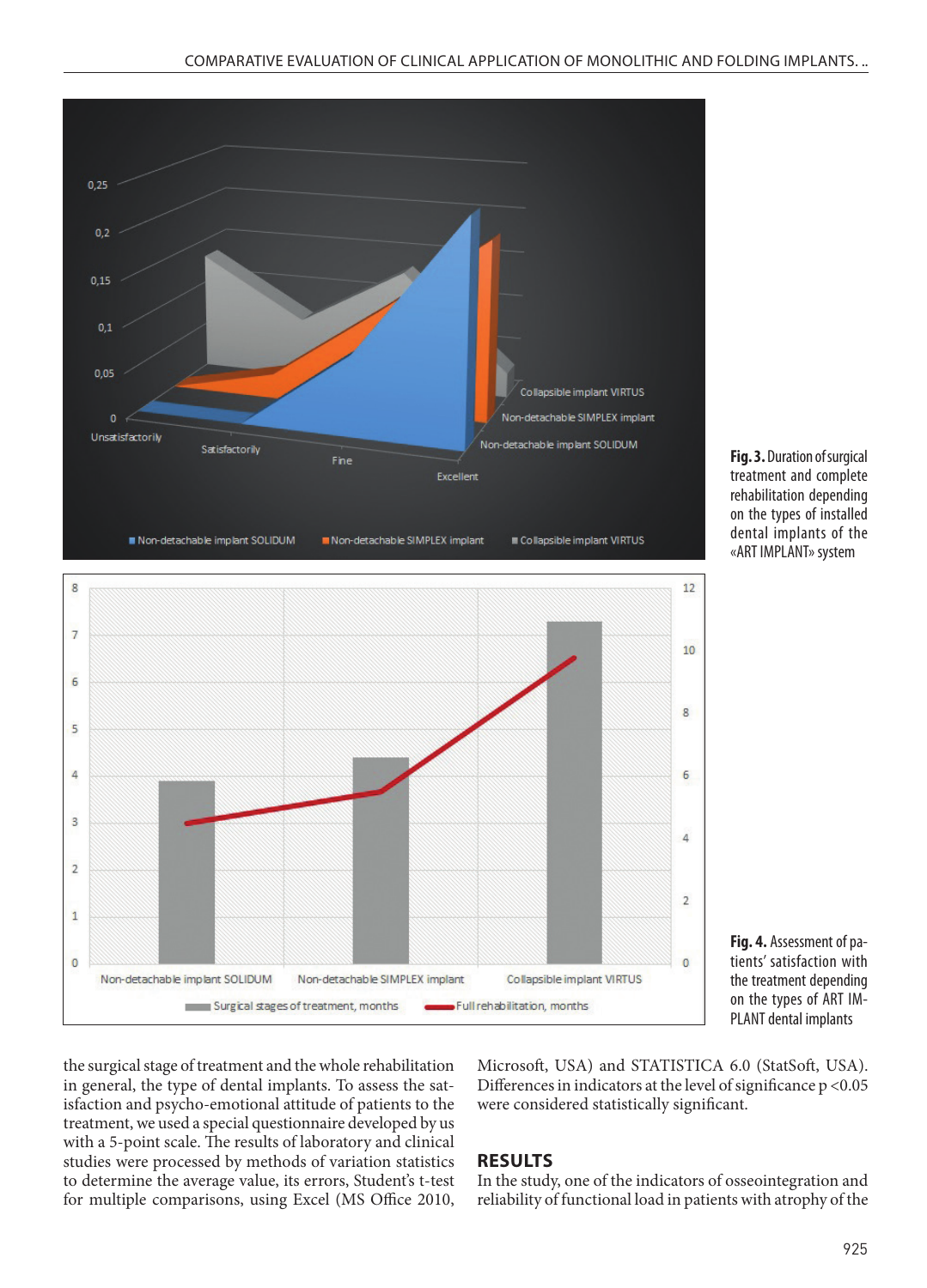alveolar processes of the jaws was the degree of mobility (stability) of the installed dental implants before the final orthopedic stage. The results of these measurements after the surgical phase and the healing period showed that the index of mobility (IP) of installed dental implants in patients with alveolar atrophy of varying degrees corresponded to that in patients with sufficient bone volume and quality and uncomplicated clinical conditions (Table II).

The mobility index (mobility index) of the installed implants indicated its initial increase within 2 weeks and subsequent gradual decrease. Starting from 4 weeks, the mobility of the implants in all study groups gradually decreased and showed little further regression after 6 months, sometimes there was a slight decrease during 6-12 months (Fig. 2).

In patients of the first group with sufficient bone volume of the alveolar processes of the jaws and the use of a single-stage surgical protocol of implantation of the system «Solidum» all follow-up, starting from the end of the 2nd week. . The rate of mobility in this group after 4 weeks showed statistically significant changes compared to baseline and averaged -2.6  $\pm$  0.08, p ≤0.05 relative units, after 3 months this figure increased 2.5 times and amounted to  $-6.4 \pm 0.06$ , p $\leq 0.05$ . Subsequently, there was a slight progressive increase in the level of resistance of dental implants up to 1 year.In patients of the second group of the study with insufficient bone volume of the alveolar processes of the jaws and the use of a single-stage surgical protocol of implantation of the system «Simplex», also from 2 to 4 weeks we observe an increase in  $\pm$  1.02, p $\leq$ 0.05 relative units, after 3 months this indicator increased 3 times and amounted to  $-2.2 \pm 0.08$ , p $\leq 0.05$ . Subsequently, there was a slight progressive increase in the level of resistance of dental implants up to 1 year. In patients of the third group of the study with insufficient bone volume of the alveolar processes of the jaws and the use of two-stage surgical protocol of implantation of the system «Virtus» only 3 months there is a positive dynamics of stability of dental implants, which after 6 months averages  $-1.1 \pm 0.09$ , p  $\leq 0.05$  and slightly increases up to 1 year -1.5 ± 0.08, p≤0.05.When assessing the duration of treatment of patients based on the analysis of implantation maps, there was a statistically significant difference between non-detachable and collapsible implant structures, as well as between one- and two-stage surgical implantation protocol in favor of non-detachable (monolithic) implants and one-stage surgical protocol.

In patients of study group 1 with sufficient bone volume and the use of non-detachable implants, the duration of surgical stages of treatment was  $3.9 \pm 0.8$ , p < 0.05, which is 1.9 times shorter than the study group 3 with insufficient bone volume and using a collapsible implant, where the duration of the surgical stages of treatment was  $7.3 \pm 1.2$ , p <0,05. Regarding the duration of complete rehabilitation, it is 2.2 shorter in the first group of study  $4.5 \pm 0.9$ , p < 0.05, than in the third  $-9.8 \pm 1.4$ , p < 0.05.

Based on the study, there is a direct relationship between the timing of treatment and the degree of satisfaction of patients with the used protocol of dental implant surgery

and the type of dental implants (table 4). A comparative assessment of patients' satisfaction with the treatment showed a statistically significant difference in the assessment of treatment as «excellent» in the group of patients who used a one-stage surgical protocol of dental implant surgery. The lowest number of higher assessments of patient satisfaction with the treatment was found in the group of patients who used a two-stage surgical protocol of dental implant surgery (Fig. 4).

#### **DISCUSSION**

Due to the widespread use of dental implantation in outpatient practice and the high frequency of atrophy of the alveolar processes of the jaws in elderly patients, much attention is paid to the problems of using this technique in complex anatomical conditions. Despite some successes in the use of various osteoplastic techniques and materials, one of the most difficult problems of such interventions remains complexity, trauma, unpredictability of results and duration. At the same time, the patient's satisfaction with the treatment is directly dependent on these factors and the degree of restoration of masticatory function and aesthetics. Currently, extensive clinical experience in the use of single-stage (monolithic) intraosseous dental implants.Numerous experimental studies of different types of surface and design of the intraosseous part of implants, biomechanical interactions of the implant with the surrounding bone tissue, large-scale randomized studies of long-term results and their condition. Since the patients were carefully selected, and the surgery was performed by the same operator under standard conditions, the higher MBL around implants installed through a two-stage approach can be attributed to the histological process of bone repair after trauma and the surgical procedure done for submerge fixtures [Sharon M Compton, Danielle Clark, Stephanie Chan, Iris Kuc, Berhanu A Wubie, Liran Levin]. The analysis of clinical and experimental studies allows us to conclude that the use of single-stage dental implants in the rehabilitation of patients with atrophy of the alveolar processes of the jaws of various degrees is a reasonable method and creates favorable conditions for functional prosthetics.However, the complex of factors influencing the duration of permanent prosthetics after single-stage dental implantation in this category of patients, in particular the condition of the surrounding bone and soft tissues, the degree of stability (mobility) of implants and its dynamics, the objective duration of treatment and its criteria, the degree of patient satisfaction with treatment [11]. One of the tasks of improving the effectiveness of rehabilitation of patients is to clarify the clinical indications for the use of single-stage dental implantation in the treatment of patients with dentition defects and varying degrees of atrophy of the alveolar processes of the jaws [Cavallaro JS Jr, Greenstein G.].In this regard, we studied the long-term results of treatment after surgery based on observation of patients. Improving the effectiveness of rehabilitation of patients using the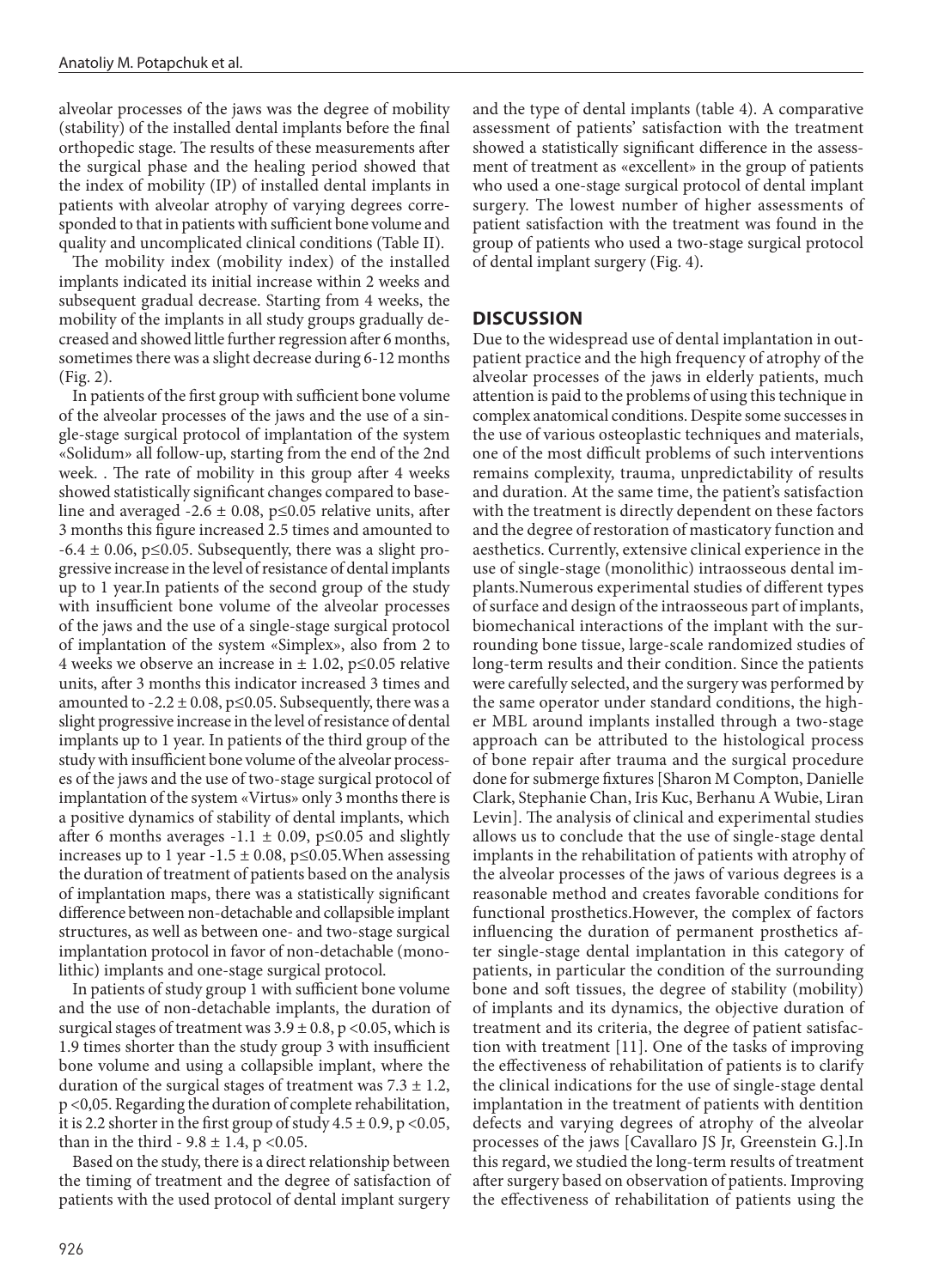method of dental implantation is the formulation of the principles of postoperative management and rehabilitation of patients using the method of single-stage implantation. It was found that the main condition for a favorable prognosis of treatment is sufficient primary stability of the installed dental implant, the index of mobility, measured using a mechanical oscillatory-resonance method with the device Periotest M, and should not exceed +10. 97.8% of patients maintained a long-term good functional result of prosthetics, and the success of osseointegration of direct and delayed loading of implants depended on the primary stability during its installation (Yaremenko AI et al., 2013; Testori T., Bianchi F. et al. , 2003; Ersanli S., Karabuda C. et al., 2005; Fischer K., Stenberg T., 2006; Zhou W., Han C. et al., 2009).It was found that the reduction in the number of stages and duration of treatment is directly related to increasing patient satisfaction with treatment. As a result, we performed the task of developing and implementing in clinical practice an algorithm of treatment using the methods of single-stage dental implantation in the treatment of patients with varying degrees of atrophy of alveolar processes. The duration of surgical stages of treatment and complete rehabilitation showed statistically significant differences ( $p$  <0.05) and was significantly less when using a single-stage protocol of dental implant surgery and non-detachable implants and averaged 3.9  $\pm$  0.8, p <0.05 months against 7.3  $\pm$ 1.2,  $p \le 0.05$  months in implants according to the twostage protocol. Assessment of patient satisfaction with the treatment was directly correlated with his timing. Collapsible dental implants did not statistically show patient satisfaction with the treatment ( $p$  > 0.05) compared with the installed non-collapsible dental implants (mean score  $3.69 \pm 0.11$ , p < 0.05 vs.  $4.63 \pm 0.13$ , p < 0.05 on a five-point scale).

## **CONCLUSIONS**

Thus, it should be noted that the clinical use of one-stage surgical protocol of implantation and non-demountable (monolithic) dental implants of the ART IMPLANT system in the rehabilitation of elderly patients with varying degrees of atrophy of the alveolar processes of the jaws demonstrates implants, reduces the waiting period for permanent prosthetics, as well as reduce the duration of the entire treatment, which ultimately leads to increased optimization of treatment effectiveness and patient satisfaction. The use of single-stage conception and single-stage implants is an alternative to the generally accepted two-stage protocol technique and allows in many clinical cases to successfully avoid bone grafting, which is quite traumatic, lengthy, expensive and unpredictable procedure. One-stage (monolithic) implants are free from the disadvantages of two-stage (collapsible), simpler in prosthetics, but at the same time, require a more accurate positioning from the doctor during the operation. They are not an expensive choice, especially in complex clinical cases that require simple solutions.

#### **REFERENCES**

- 1. Kandelman D., Petersen P.E., Arpin S., Ogawa H. Global oral health of older people – call for public health action. Community Dental Health. 2010; 27 (2): 257-268.
- 2. Compton Sh.M., Clark D., Chan S. et al. Dental Implants in the Elderly Population: A Long-Term Follow-up. Int J Oral Maxillofac Implants. 2017;32(1):164-170.
- 3. Sokolova Y.Y., Savel'eva N.N. Stomatolohycheskaya zabolevaemost' pozhylykh bol'nykh. Eksperym. i klin. medytsyna. 2013;(3):150-156.
- 4. Sokolova I.I., Herman S.I., Herman S.A. Deyaki pytannya rozpovsyudzhenosti i struktury defektiv zubnykh ryadiv u naselennya Ukrayiny. Ukr. stomatol. al'manakh. 2013;(6):116-119.
- 5. Napivpan P.V. Implantatsiya: perezavantazhennya. Odnoetapnyy protokol ta monolitni implantaty. Problemy stomatolohiyi. 2014;2:48-53.
- 6. Napivpan P.V. Odnoetapna kontseptsiya: filosofiya, osoblyvosti ta protokol implantatsiyi. Medychnyy alfavit. 2014; 2(7):18-24.
- 7. Esposito M., Ardebili Y., Worthington H.V. Interventions for replacing missing teeth: different types of dental implants. Cochrane Database Syst. Rev. 2014; 22: 7.
- 8. Barrachina-Diez J.M., Tashkandi E., Stampf S., Att W. Long-term відодного-день implants. Part I: implant characteristics and loading protocols. На systematic literature review with meta-analysis. Int J Oral Maxillofac Implants. 2013; 28(2): 503-518.
- 9. Dias D.R., Leles C.R., Lindh C., Ribeiro-Rotta R.F. The effect of marginal bone level changes on the stability of dental implants in a short-term evaluation. Clin Oral Implants Res. 2015; 26: 1185–1190.
- 10. Benic G.I. et al. Dimensions of buccal bone and mucosa at immediately placed implants after 7years: a clinical and cone beam computed tomography study. Clin Oral Implants Res. 2012;23(5):560.
- 11. Thoma D.S. et al. Efficacy of lateral bone augmentation performed simultaneously with dental implant placement: a systematic review and meta-analysis. J Clin Periodontol. 2019;46(21):257.
- 12. Schrott A., Riggi-Heiniger M., Maruo K., Gallucci G.O. Implant loading protocols for partially edentulous patients with extended edentulous sites--a systematic review and metaanalysis. Int J Oral Maxillofac Implants. 2014; 29: 239-255.
- 13. Yaremenko O.I., Kotenko M.V., Rozdors'kyy V.V., Snizhko V.V. Porivnyal'nyy analiz efektyvnosti metodiv nehaynoyi implantatsiyi (Chastyna II). Instytut stomatolohiyi. 2013;4(58):36-37.
- 14. Jaramillo R., Santos R., Lazaro P. et al. Comparative analysis of 2 resonance frequency measurement devices: Osstell Mentor and Osstell ISQ. Implant Dent. 2014; 23: 351–356.
- 15. Herrero-Climent M., Ruiz R.M.M., Diaz-Castro C.M. et al. Influence of two different machined-collar heights on crestal bone loss. Int. J. Oral Maxillofac. Implants. 2014;29: 1374–1379.
- 16. Ebler S., Ioannidis A., Jung R.E. et al. Prospective randomized controlled clinical study comparing two types of two-piece dental implants supporting fixed reconstructions—Results at 1 year of loading. Clin. Oral Implants Res. 2016; 27: 1169–1177.
- 17. Vayron R., Soffer E., Anagnostou F., Haiat G. Ultrasonic evaluation of dental implant osseointegration. Journal of Biomechanics. 2014; 47 (14): 3562-3568.
- 18. Gheisari R., Eatemadi H., Alavian A. Comparison of the Marginal Bone Loss in One-stage versus Two-stage Implant Surgery. J Dent (Shiraz). 2017; 18(4): 272–276.
- 19. Beschnidt S.M., Cacaci C., Dedeoglu K. et al. Implant success and survival rates in daily dental practice: 5-year results of a non-interventional study using CAMLOG SCREW-LINE implants with or without platformswitching abutments. Int. J. Implant Dent. 2018; 4: 33.